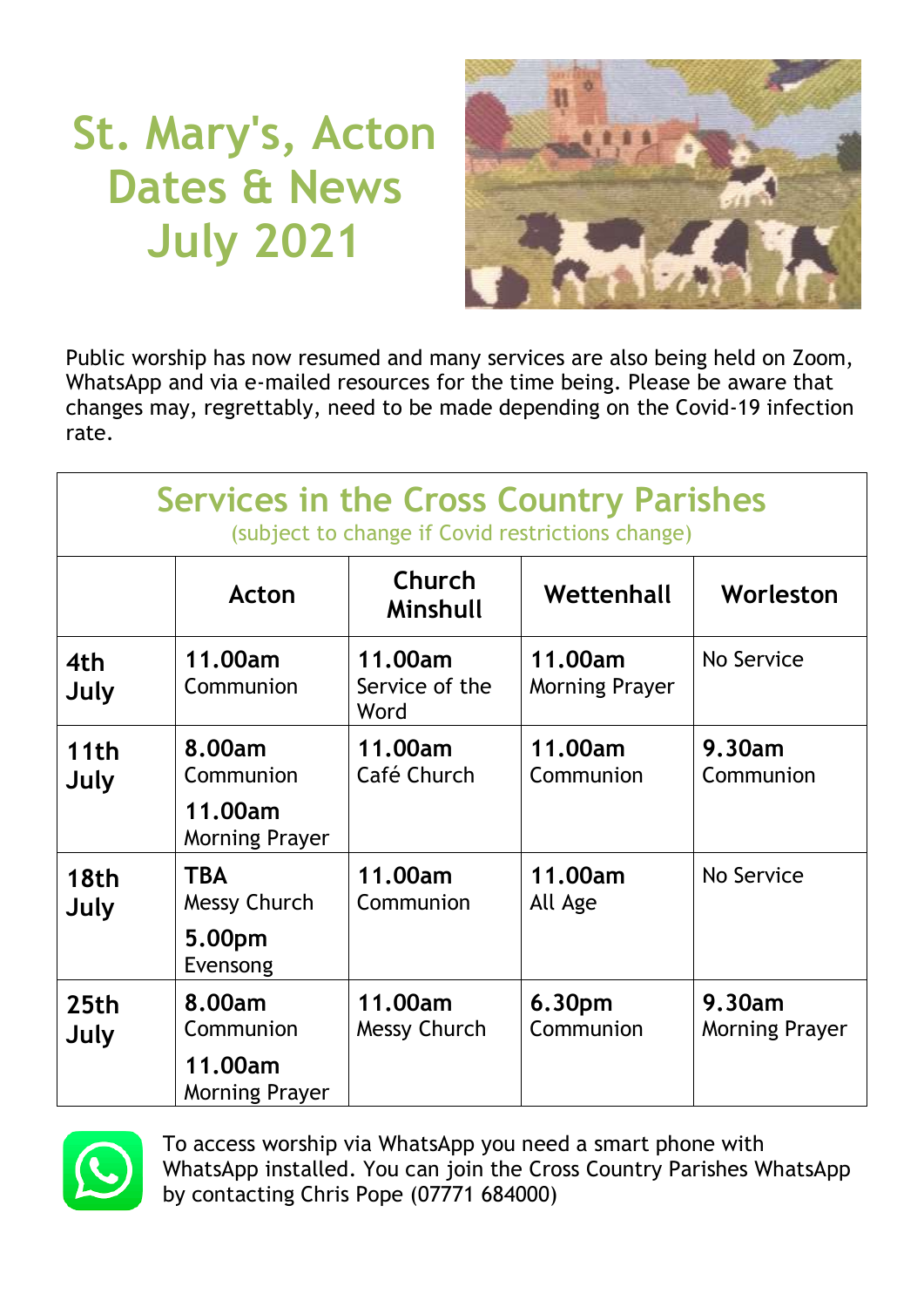If you would like to receive SMS Text Messages about Services and Activities at St. Mary's please send a message, including your name, to 07486 020084 and we will add you to the circulation list. As well as a way of receiving reminders, this is the fastest way of letting you know if any last minute changes to worship have to be made.

| <b>Bible Readings</b>    |                       |                       |                  |  |  |  |
|--------------------------|-----------------------|-----------------------|------------------|--|--|--|
|                          | <b>First Reading</b>  | <b>Second Reading</b> | Psalm            |  |  |  |
| 4th<br>July              | <b>Ezekiel 2: 1-5</b> | Mark 6: 1-13          | Psalm 123        |  |  |  |
| 11th<br>July             | Amos 7: 7-15          | Mark 6: 14-29         | Psalm 85: 8-end  |  |  |  |
| 18th<br>July             | Jeremiah 2: 1-6       | Mark 6: 30-34, 53-end | Psalm 23         |  |  |  |
| 25 <sub>th</sub><br>July | 2 Kings 4: 42-end     | John 6: 1-21          | Psalm 145: 10-19 |  |  |  |

# **High Hopes and Disappointments**

As I was thinking what to write, and enjoying the June sunshine shining into my study, I wondered how long it would be before someone complained they were too warm ... then the phone rang and it happened. The person I was talking to complained they were too hot.

After a long, challenging winter and a slow, cold spring, we have been longing for the warmth of summer, with the usual high expectations of everything summer holds ... Yet this year, as so often, when it arrives it doesn't quite live up to expectation. We long for the warmth, only to be reminded how uncomfortable our frequently humid heat is; we long for light evenings only to realise we are too busy to enjoy them; we long for the full, lush vegetation of summer only to remember the reality of itchy eyes, runny noses and sneezes of hay fever.

Our changeable weather certainly gives us something to talk about, it also brings high hopes only for the reality to fall so far short it is a disappointment. Whether it is deep snow, warm summers or crisp autumn days it rarely measures up to our expectation and collective memory.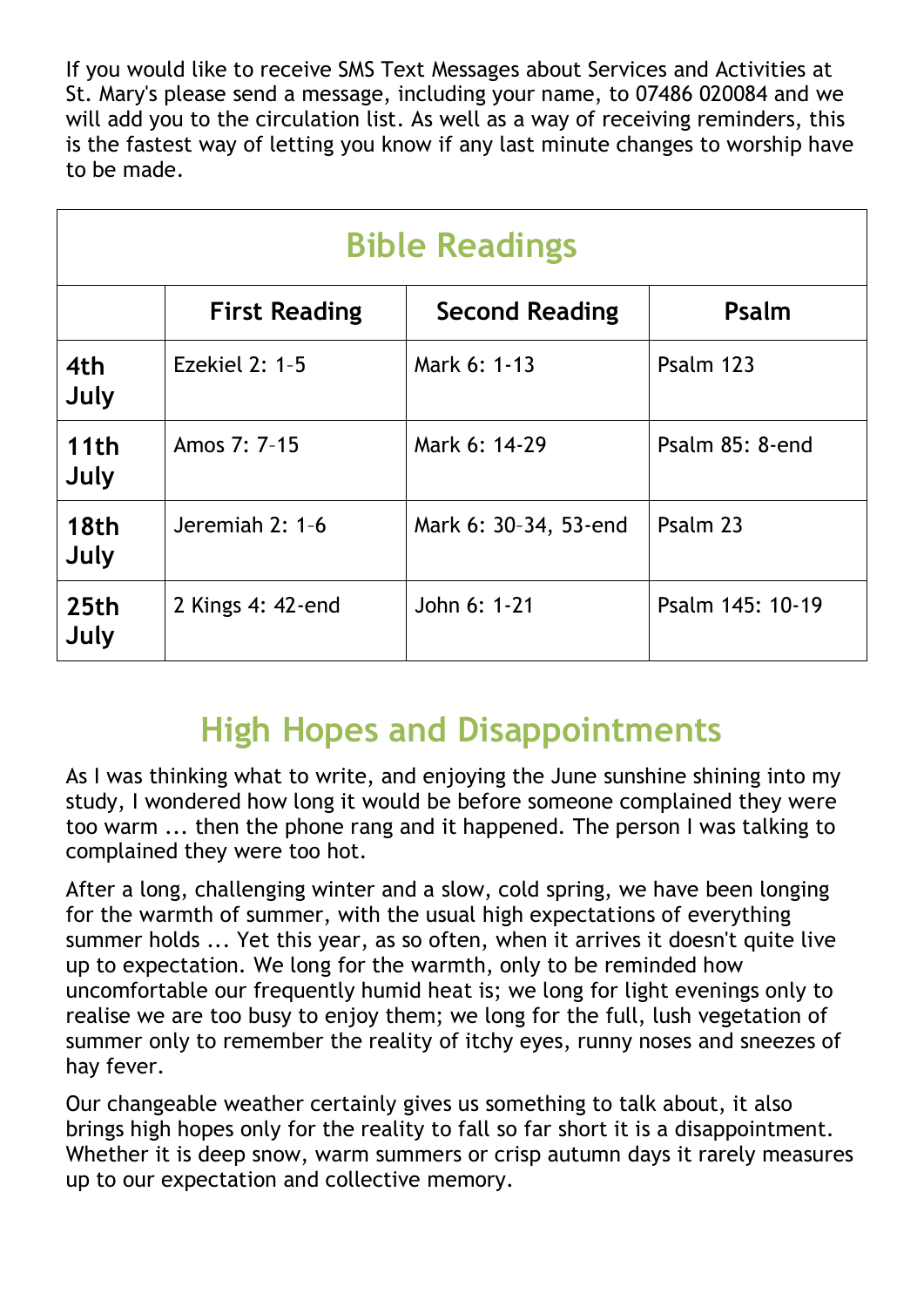The weather is not the only thing which disappoints us in life. As I write there are very high expectations of a life without restrictions; of a return to "normal life"; large wedding; social gatherings without masks, hugs from our family and friends. Whether those expectations will be met, we do not yet know.

Thankfully there is one area in which our high hopes and expectations are rewarded. Far from being a game of chance with high expectations and dashed hopes, the life of faith is sure and certain. It is perhaps the only area of life in which we can say that with absolute certainly and know that our high hopes will not be dashed.

The definition of faith is *"the assurance of things hoped for and the conviction of things not seen."* (Hebrews 11: 1). This means that we can live in the sure and certain hope of eternal life in our Lord Jesus Christ which the funeral service



speaks of with such confidence. Here is something which we can be confident will not disappoint, however high we set our hopes.

However high our hopes of summer and of life without COVID-restrictions may be; whether they are fulfilled or not, we can move forward with confidence, nowing that the hope of eternal life will never disappoint or fail us when we place our trust in Jesus Christ. *Rev. Anne*

# **Your new Bishops of Birkenhead and Stockport**

The Venerable Julie Conalty, currently Archdeacon of Tonbridge, will be the next Bishop of Birkenhead, and the Rev. Canon Sam Corley, currently Rector of Leeds Minster, will be the next Bishop of Stockport, Downing Street has announced today, 27th May.





Bishop-designate Julie says of her appointment: "Being nominated to be the next Bishop of Birkenhead is a huge privilege. I am both honoured and daunted to have been appointed. I have a strong sense of calling to this role and to serve the people of Chester Diocese but that doesn't stop me from feeling unworthy and slightly terrified.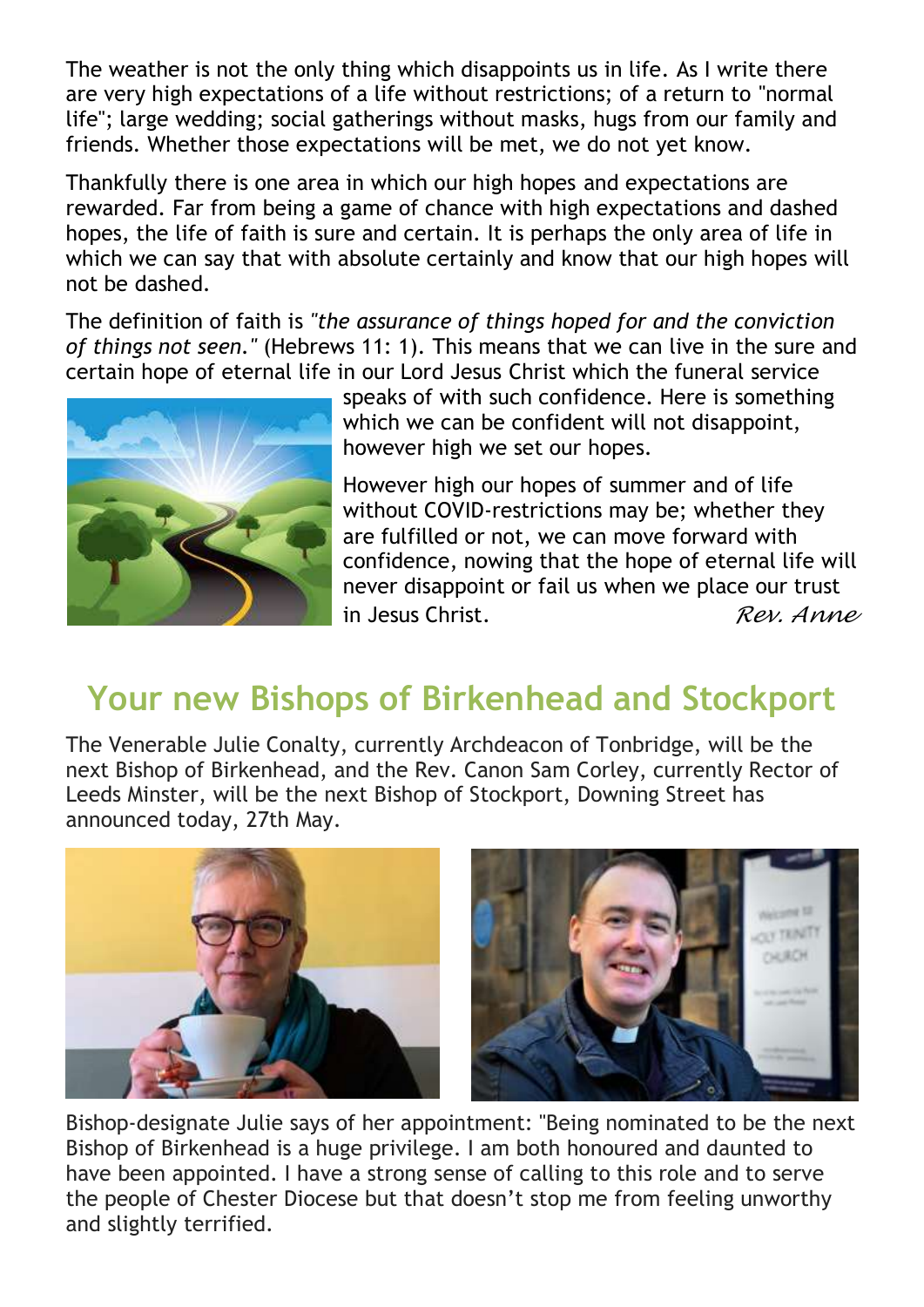"I am assured that I will receive a warm welcome and I really look forward to getting to know my new colleagues and community. Please pray for me as I prepare, just as I will pray for you."

Bishop-designate Sam Corley says of his appointment: "It is humbling and so very exciting to have been nominated as the next Bishop of Stockport.

"Any act of discernment is as demanding as it is energising, but I have had a strong sense of God's leading throughout the appointment process and I am eager to begin getting to know people across the diocese and to learning about the different communities we serve. And what a gift to be able to join a new episcopal team at such a key time in the life of the diocese. I am so excited about working together with Bishop Mark and Julie as we strive to enable the discipleship and ministry of the whole people of God to flourish and as we support churches, schools and chaplaincies across the diocese in proclaiming the Good News of Jesus Christ.

"I know I have much to learn. But I come ready to listen and look forward so much to meeting you all and to all that is to come."

The appointment of the two suffragan bishop posts completes the new episcopal team for the Diocese of Chester after Bishop Mark Tanner's appointment as the diocesan Bishop of Chester in May 2020.

## **Social Committee News**

It was lovely to see everyone again on Tuesday, 8th June in Philip & Joyce Percival's farm garden for the Ladies Lunch. Usually we meet in a local pub or restaurant each month for a soup and sandwich lunch. It was too hot a day for soup but everyone enjoyed a banquet of savouries and cakes in the sunshine. The sunshine will meet outside





Our friends from across the four Cross Country Parishes all share this event with us and we hope to visit Wettenhall in August.

again in the Garden of Glebe House, Acton kindly invited by Deana Emerton at 12.30pm on Tuesday, 6th July. Please come along and bring a friend.